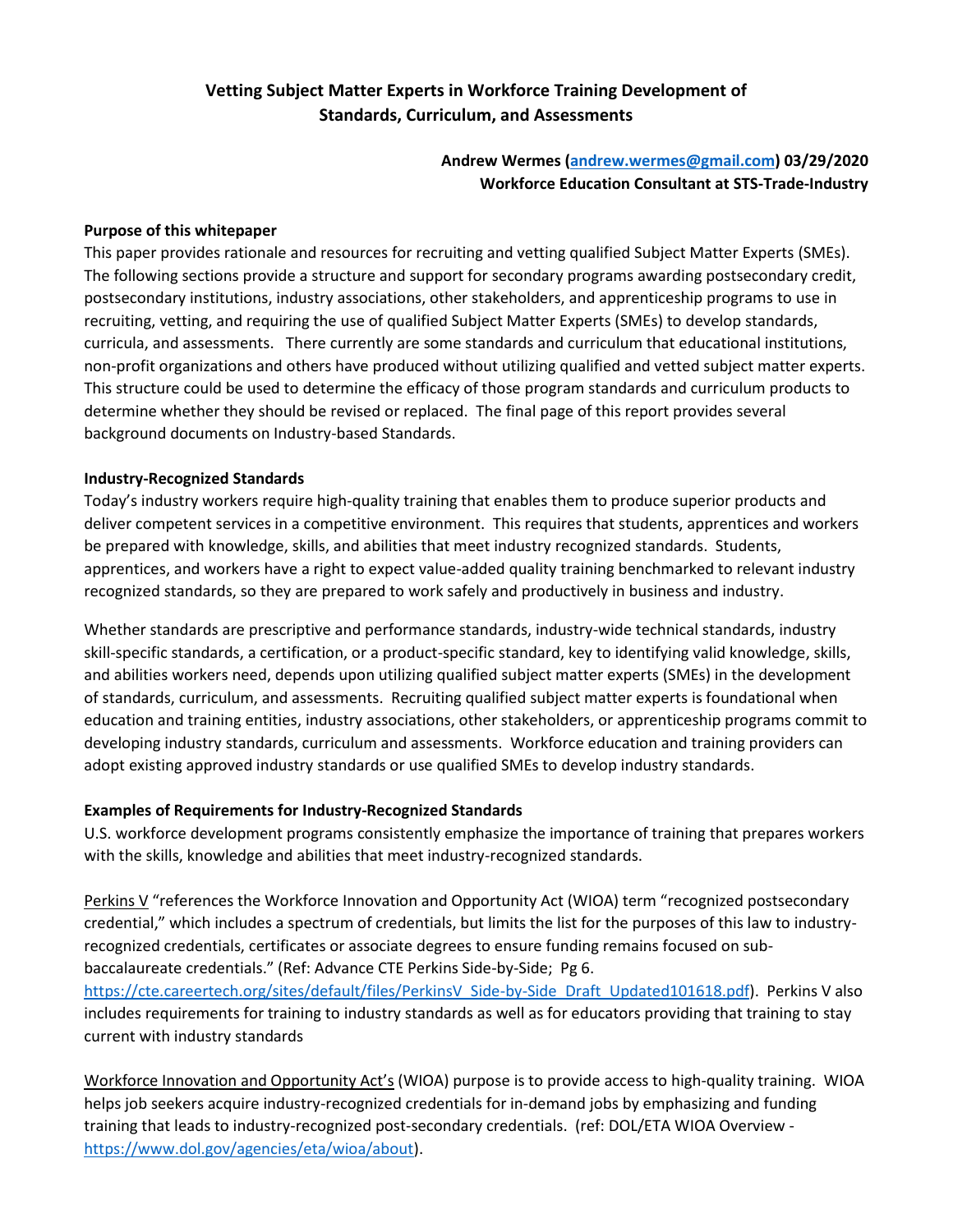Registered Apprenticeship - 29 Code of Federal Regulation, Part 29; § 29.4. Criteria for apprenticeable occupations states…An apprenticeable occupation is one which is specified by industry and which must:

(a) Involve skills that are customarily learned in a practical way through a structured, systematic program of on-the-job supervised learning;

(b) Be clearly identified and commonly recognized throughout an industry;

(c) Involve the progressive attainment of manual, mechanical or technical skills and knowledge which, in accordance with the industry standard for the occupation, would require the completion of at least 2,000 hours of on-the-job learning to attain; and

(d) Require related instruction to supplement the on-the-job learning.

29 Code of Federal Regulation, Part 29; §29.5Standards of apprenticeship states...An apprenticeship program, to be eligible for approval and registration by a Registration Agency, must conform to the following standards: (2) The term of apprenticeship, which for an individual apprentice may be measured either through the completion of the industry standard for on-the-job learning (at least 2,000 hours) (time-based approach), the attainment of competency (competency-based approach), or a blend of the time-based and competencybased approaches (hybrid approach). (ref[: https://www.govinfo.gov/content/pkg/CFR-2019-title29](about:blank) [vol1/xml/CFR-2019-title29-vol1-part29.xml\)](about:blank).

Industry-Recognized Apprenticeship Program – The DOL states in its IRAP Regulations: "Paragraph (b) of § 29.20 in the final rule defines IRAPs as high-quality apprenticeship programs that are recognized by an SRE, wherein an individual obtains workplace-relevant knowledge and progressively advancing skills, that include a paid-work component and an educational or instructional component, and that result in an industry-recognized credential. Under § 29.20(b), an IRAP is developed or delivered by entities such as those outlined in § 29.20(a)." IRAP Training Plan—§ 29.22(A)(4)(II) - Paragraph (a)(4)(ii) of § 29.22 states that a program must have a written training plan, consistent with its SRE's requirements and standards as developed pursuant to the process set forth in § 29.21(b)(1). The written training plan must detail the program's structured work experiences and appropriate related instruction, be designed so that apprentices demonstrate competency and earn credential(s), and provide apprentices progressively advancing industry-essential skills. (Ref: Federal Register 85 FR 14294: [https://www.federalregister.gov/documents/2020/03/11/2020-03605/apprenticeship-programs](https://www.federalregister.gov/documents/2020/03/11/2020-03605/apprenticeship-programs-labor-standards-for-registration-amendment-of-regulations)[labor-standards-for-registration-amendment-of-regulations\)](https://www.federalregister.gov/documents/2020/03/11/2020-03605/apprenticeship-programs-labor-standards-for-registration-amendment-of-regulations).

This USDOL recent effort to create a parallel non-registered apprenticeship program requires that approved Standards Recognition Entities (SREs) evaluate and recognize that an Industry-Recognized Apprenticeship Programs (IRAP) will train apprentices to recognized industry standards. While this author doesn't agree with the need to establish a parallel unregistered apprenticeship pathway, this never-the-less underscores the need to establish a structured process for an individual to apply, be vetted and approved as a Subject Matter Expert.

# **Definition of an SME**

"Subject matter expert" is a person with direct knowledge of what is done in the job, what knowledge, skills, abilities and other characteristics (KSAOs) are required, and the general background of persons who are able to do the job successfully. These may include those currently doing the job, recent incumbents, those who supervise others doing the job, and other acknowledged job experts. Rose v. Shinseki, 2009 U.S. Dist. LEXIS 89656 (S.D. Tex. Sept. 29, 2009) Ref[: https://definitions.uslegal.com/s/subject-matter-expert/.](https://definitions.uslegal.com/s/subject-matter-expert/) An SME will have academic and technical knowledge, and job-specific skills grounded in industry-recognized occupational experience that qualifies that individual at a high level of expertise and excellence in performing a specialized job, task, or skill.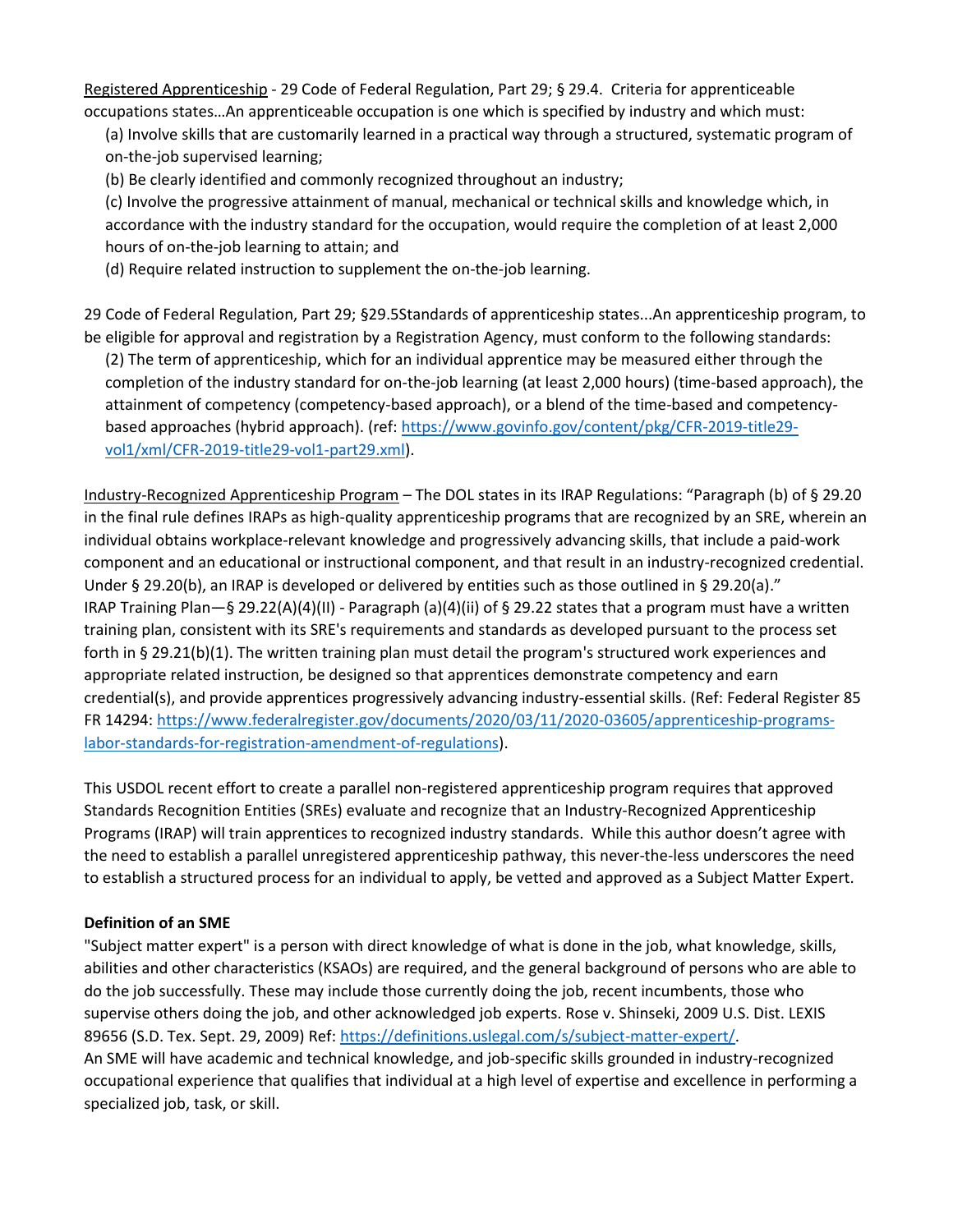### **Role of the SME**

The SME is the direct connection between identifying the skillset that workers need in order to work safely and productively in a job/occupation in industry, and the curriculum that is developed to train individuals for that job/occupation. Whether developed by a technical publisher, industry association, research organization, educational establishment, community college, technical school, or apprenticeship program, the validity and authenticity of resulting curriculum will not be credible if it hasn't been developed using qualified SMEs. SMEs provide the relevant, accurate, and up-to-date information that matches education, training, and workforce needs. Common Instructional Design processes (examples include: Job Task Analysis or Task Analysis, and Developing a Curriculum - DACUM) are dependent upon identifying and employing qualified SMEs.

### **Match SME occupation to the project**

Recruiting an SME requires utilizing sound methodology to identify the occupational focus. Several linked federal systems within the U.S. Departments of Labor (USDOL) and Education (USDOE) can be used to identify the occupational focus for the project. The USDOL Bureau of Labor Statistics (BLS) maintains the occupational classification system. BLS states: "The 2018 Standard Occupational Classification (SOC) system is a federal statistical standard used by federal agencies to classify workers into occupational categories for the purpose of collecting, calculating, or disseminating data. All workers are classified into one of 867 detailed occupations according to their occupational definition. To facilitate classification, detailed occupations are combined to form 459 broad occupations, 98 minor groups, and 23 major groups." (Ref: [https://www.bls.gov/soc/\)](https://www.bls.gov/soc/). The 23 major occupational groups contain a listing of all occupations within each of the major groups. (Ref: [https://www.bls.gov/soc/2018/major\\_groups.htm\)](https://www.bls.gov/soc/2018/major_groups.htm). SOC numbers can be used to locate specific occupational information through the USDOL Employment and Training Administration (ETA) Occupational Information Network (O\*Net). Using a selected SOC, O\*Net's occupational search engine leads to an information structure that defines the key features of the selected occupation through a standardized, measurable set of variables, called "descriptors." (Ref: [https://www.onetonline.org/find/\)](https://www.onetonline.org/find/). O\*Net also maintains crosswalks that can be used to locate Classifications of Instructional Programs (USDOE), RAIPDS codes - Registered Apprenticeship Partners Information Data System (USDOL; ETA; Office of Apprenticeship), (Ref: [https://www.onetonline.org/crosswalk/\)](https://www.onetonline.org/crosswalk/).

#### **Match SME skillset to the project**

A general description should explain the initiative and context, goals and objectives, and people and organizations involved in the project. A SME statement of work will describe SME duties and responsibilities, explain specific work an SME must be qualified to perform, describe the outcomes that SME's will produce, and estimate the time involved. Given the specialization that is inherent in today's industries, it's sometimes a challenge to identify and recruit qualified SMEs. Identifying specific qualifications is important.

#### **Identify qualifications to be an SME**

- ‒ Education and training appropriate for SME to be considered at a high level of expertise for the job or task.
- Possess competent interpersonal skills and be a capable team member.
- ‒ Hold industry-recognized degrees, credentials, and certification(s) in the area of expertise.
- ‒ Have a minimum 8 years industry experience at a journeyworker level.
- ‒ Have a minimum 5 years industry experience at a journeyworker level, directly related to the subject-matter being developed.
- Have a minimum 5 years recency of experience directly related to the subject-matter being developed.
- Be capable of contributing core content and material for item writing.
- Be able to review and utilize source materials, standards, reference items, and supplemental resources.
- Be capable of contributing core content, material, and/or assessments for industry standards.
- Be capable of effectively communicating and helping organize academic and technical knowledge in a format that is conducive to curriculum production.
- ‒ Have the time necessary to meet the commitment required. Meet all agreed-upon turnaround times for deliverables and deliverable reviews.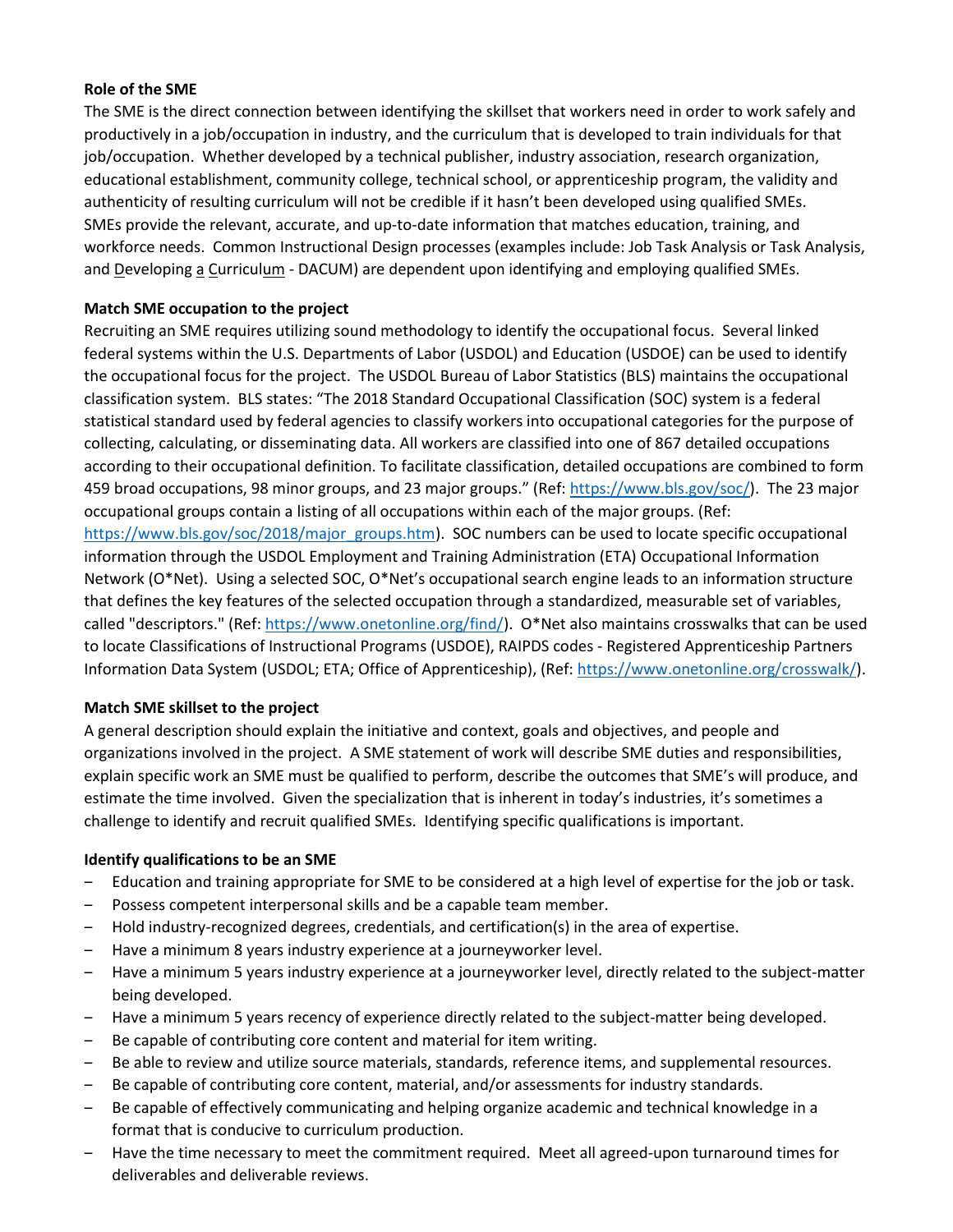### **Applying to be an SME** (Sample)

Following is information on a project that we hope you will consider participating in. If, after reviewing the project information, you meet the expectations within this document, please consider becoming an SME by completing the application on the following page.

### **Project**

Note: Project Description, Products-Deliverables and Work Breakdown Structure should be modified to accommodate the project.

#### **General Information**

| <b>Project Name</b> | <b>Entity in Charge</b> |                          | <b>Contact Person</b> |  |
|---------------------|-------------------------|--------------------------|-----------------------|--|
| Author              | Date                    | <b>Organization Name</b> |                       |  |
| <b>Phone Number</b> |                         | E-Mail                   |                       |  |

**General Project Description and Expectations of the Project.**

**Occupational Classification System(s) numbers: SOC; RAIPS; CIP.**

**SME Statement of Work – Detailed description of duties and responsibilities, specific work, deliverables, and estimate of time involved.**

| <b>Products-Deliverables</b><br>(To be listed and numbered as project framework requires) | <b>Work Breakdown Structure (WBS)</b><br>(Activities, Task, or Sub-Task) | <b>Start</b><br>Date | <b>End</b><br>Date |
|-------------------------------------------------------------------------------------------|--------------------------------------------------------------------------|----------------------|--------------------|
| 1.1 (Note: modify numbering as needed)                                                    | 1.1.1 (Note: modify numbering as needed)                                 |                      |                    |
|                                                                                           | 1.1.2                                                                    |                      |                    |
|                                                                                           | 1.1.3                                                                    |                      |                    |
| 1.2                                                                                       | 1.2.1                                                                    |                      |                    |
|                                                                                           | 1.2.2                                                                    |                      |                    |
| 2.1                                                                                       | 2.1.1                                                                    |                      |                    |
|                                                                                           | 2.1.2                                                                    |                      |                    |
|                                                                                           |                                                                          |                      |                    |
|                                                                                           |                                                                          |                      |                    |
|                                                                                           |                                                                          |                      |                    |

**Business Terms / Conditions**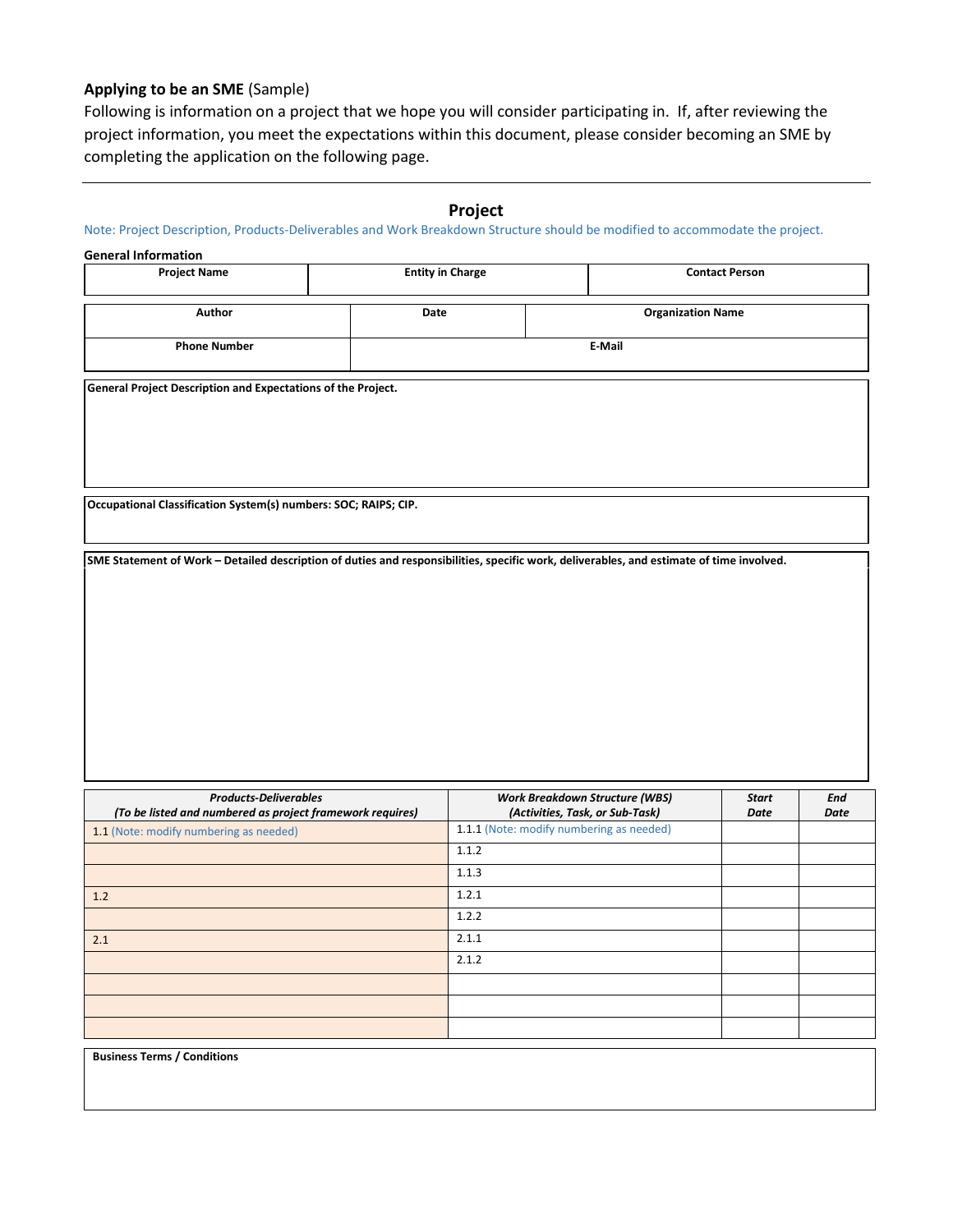**SMEs should complete an approved application that should be a part of the data system. Following is an example:**

|                                                                                                                                                                                                                   |  | SUBJECT MATTER EXPERT (SME) QUALIFICATION APPLICATION                                                                              |  |  |
|-------------------------------------------------------------------------------------------------------------------------------------------------------------------------------------------------------------------|--|------------------------------------------------------------------------------------------------------------------------------------|--|--|
| Name:                                                                                                                                                                                                             |  | Work #:                                                                                                                            |  |  |
| Email:                                                                                                                                                                                                            |  | Subject(s) of Interest:                                                                                                            |  |  |
| Employer:                                                                                                                                                                                                         |  | <b>Classification:</b>                                                                                                             |  |  |
| SME, Representing: $\Box$ Apprenticeship<br>$\Box$ Education<br>$\Box$ Industry Association<br>Employer<br>$\Box$ Apprenticeship $\Box$<br>$\Box$ Other                                                           |  | Please identify the entity:                                                                                                        |  |  |
| <b>INDUSTRY EXPERIENCE</b>                                                                                                                                                                                        |  |                                                                                                                                    |  |  |
| of an SME in this project.                                                                                                                                                                                        |  | Please explain how you have used your education, training, knowledge, skills, abilities in applications similar to what is asked   |  |  |
| Please provide detailed information concerning your experience, which directly relates to the subject matter of the<br>program/course being developed or modified. Please attach additional sheets, if necessary. |  |                                                                                                                                    |  |  |
|                                                                                                                                                                                                                   |  |                                                                                                                                    |  |  |
|                                                                                                                                                                                                                   |  | <b>EDUCATION/TRAINING EXPERIENCE</b>                                                                                               |  |  |
| similar to what is asked of an SME in this project.                                                                                                                                                               |  | Please explain how you have used your education, training, knowledge, skills, abilities in any education and training applications |  |  |
|                                                                                                                                                                                                                   |  |                                                                                                                                    |  |  |
| Please list industry-recognized degrees, credentials, and certification(s) in the area of expertise:                                                                                                              |  |                                                                                                                                    |  |  |
|                                                                                                                                                                                                                   |  |                                                                                                                                    |  |  |
| <b>ADDITIONAL QUALIFYING EXPERIENCE</b>                                                                                                                                                                           |  |                                                                                                                                    |  |  |
| <b>Specialized Training</b>                                                                                                                                                                                       |  |                                                                                                                                    |  |  |
| *PLEASE ATTACH RESUME AND ANY SUPERVISORY REFERENCES ALONG WITH YOUR APPLICATION.*                                                                                                                                |  |                                                                                                                                    |  |  |